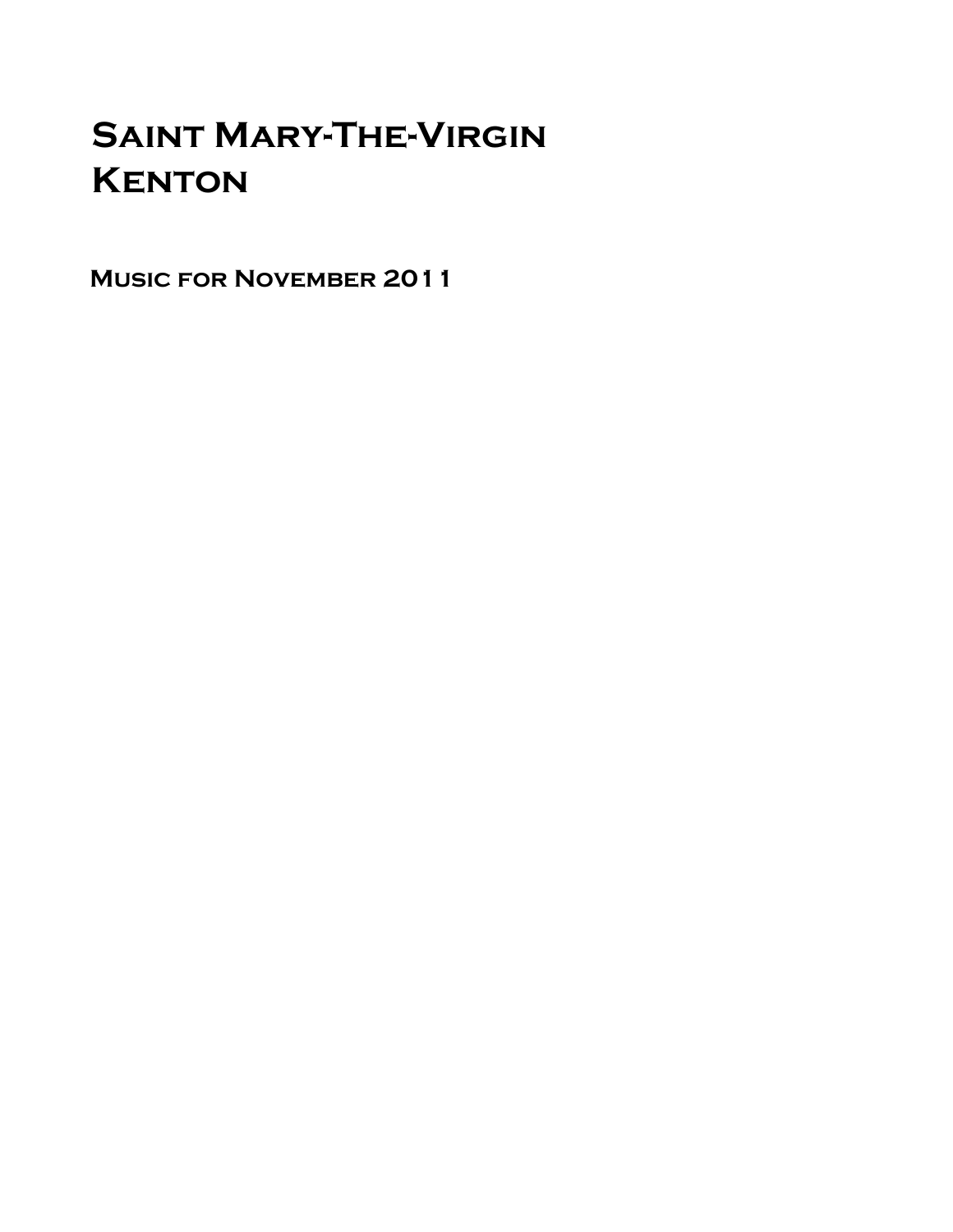### **1st November All Saints' Day (@7.30pm)**

| Introit     | 381      | Jerusalem the golden                                                                                         |
|-------------|----------|--------------------------------------------------------------------------------------------------------------|
| Psalm 24    | Page 220 | Such are the men who seek your face, O Lord                                                                  |
| Gradual     | 341      | Blest are the pure in heart                                                                                  |
| Offertory   | 226      | Hark, the sound of holy voices                                                                               |
| Communion   | 276      | Bread of heaven, on thee we feed                                                                             |
| Recessional | 372      | He who would valiant be                                                                                      |
|             | Setting  | Kyrie (Gregory Murray), Gloria (New Lourdes)<br>Creed (Merbecke)<br>Sanctus, Benedictus Agnus Dei (Merbecke) |

### **2nd November All Souls' Day (@7.30pm)**

| Introit     |          | Requiem aeternam (Missa pro defunctis) |
|-------------|----------|----------------------------------------|
| Psalm 27    | Page 221 | The Lord is my light and my help       |
| Gradual     | 462      | They whose course on earth is o'er     |
| Offertory   | 208      | In our day of thanksgiving             |
| Communion   | 329      | Jesu, Son of Mary, fount of life alone |
| Recessional | 326 (ii) | Brief life here is our portion         |
|             |          |                                        |

| Setting | Kyrie (Gregory Murray), No Gloria         |
|---------|-------------------------------------------|
|         | Creed (Merbecke) (?)                      |
|         | Sanctus, Benedictus, Agnus Dei (Merbecke) |

### **6th November St Leonard** Two readings only

Psalm

| 1.10121111900111 |             |                                                                                                              |
|------------------|-------------|--------------------------------------------------------------------------------------------------------------|
| Introit          | 208         | In our day of thanksgiving                                                                                   |
| Psalm            | <b>None</b> |                                                                                                              |
| Gradual          | 230(i)      | Palms of glory, raiment bright                                                                               |
| Offertory        | 197         | For all the saints                                                                                           |
| Communion        | 307         | <b>Sweet Sacrament Divine</b>                                                                                |
| Recessional      | 478         | Ye watchers and ye holy ones                                                                                 |
|                  | Setting     | Kyrie (Gregory Murray), Gloria (New Lourdes)<br>Creed (Merbecke)<br>Sanctus, Benedictus Agnus Dei (Merbecke) |
|                  |             |                                                                                                              |

At communion You are the centre, you are my life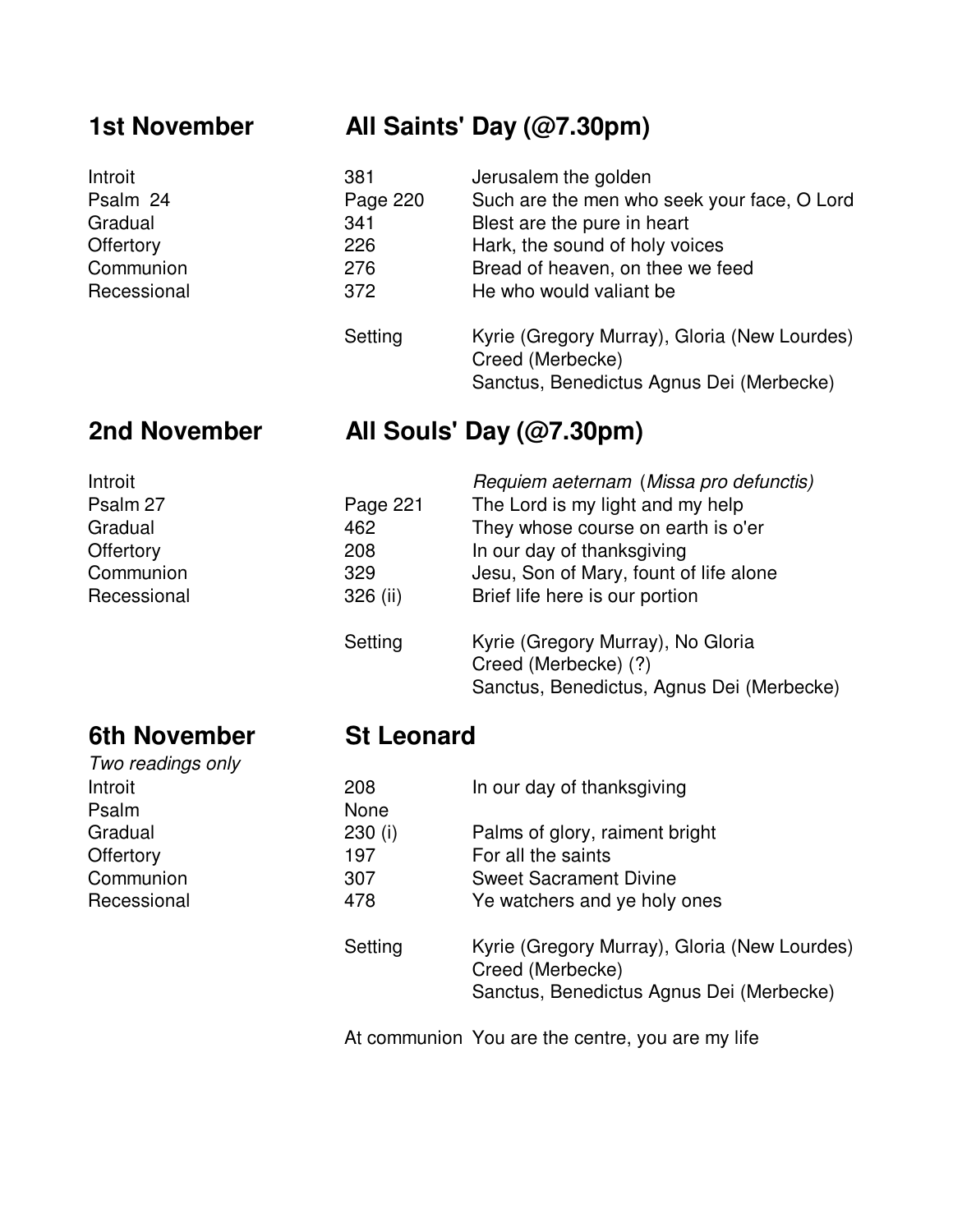Two readings only Psalm Gradual Offertory Communion Recessional

### **13th November Remembrance Sunday Requiem for the Fallen**

| Introit     | <b>CH528</b> | O God, our help in ages past |
|-------------|--------------|------------------------------|
| Psalm       | None         |                              |
| Gradual     | <b>CH286</b> | I vow to thee, my country    |
| Offertory   | <b>Sheet</b> | O valiant hearts             |
| Communion   | <b>CH706</b> | The Lord's my shepherd       |
| Recessional | <b>CH44</b>  | Jerusalem                    |
|             | Setting      | Merbecke, No Gloria          |

At communion Prayer for peace

### **20th November Christ the King**

| Introit              | CH113        | Christ triumphant, ever reigning             |
|----------------------|--------------|----------------------------------------------|
| Psalm 23             | Page 93      | The Lord is my shepherd                      |
| Gradual              | CH357        | Let all the world in every corner sing       |
| Offertory            | CH139        | Crown him with many crowns                   |
| Procession 1         | <b>CH239</b> | Hail Redeemer, King divine                   |
| Procession 2         | CH606        | Praise to the Holiest in the height          |
| <b>Benediction 1</b> |              | O Salutaris (NEH 269 vv 5-6 tune 128(ii))    |
| <b>Benediction 2</b> |              | Tantum ergo (NEH 268 vv 5-6)                 |
| Reposition           |              | Blessed and praised be Jesus Christ (x3)     |
|                      | Setting      | Kyrie (Gregory Murray), Gloria (New Lourdes) |
|                      |              | Creed (Merbecke)                             |
|                      |              | Sanctus, Benedictus, Agnus Dei (Merbecke)    |

At communion Come my way